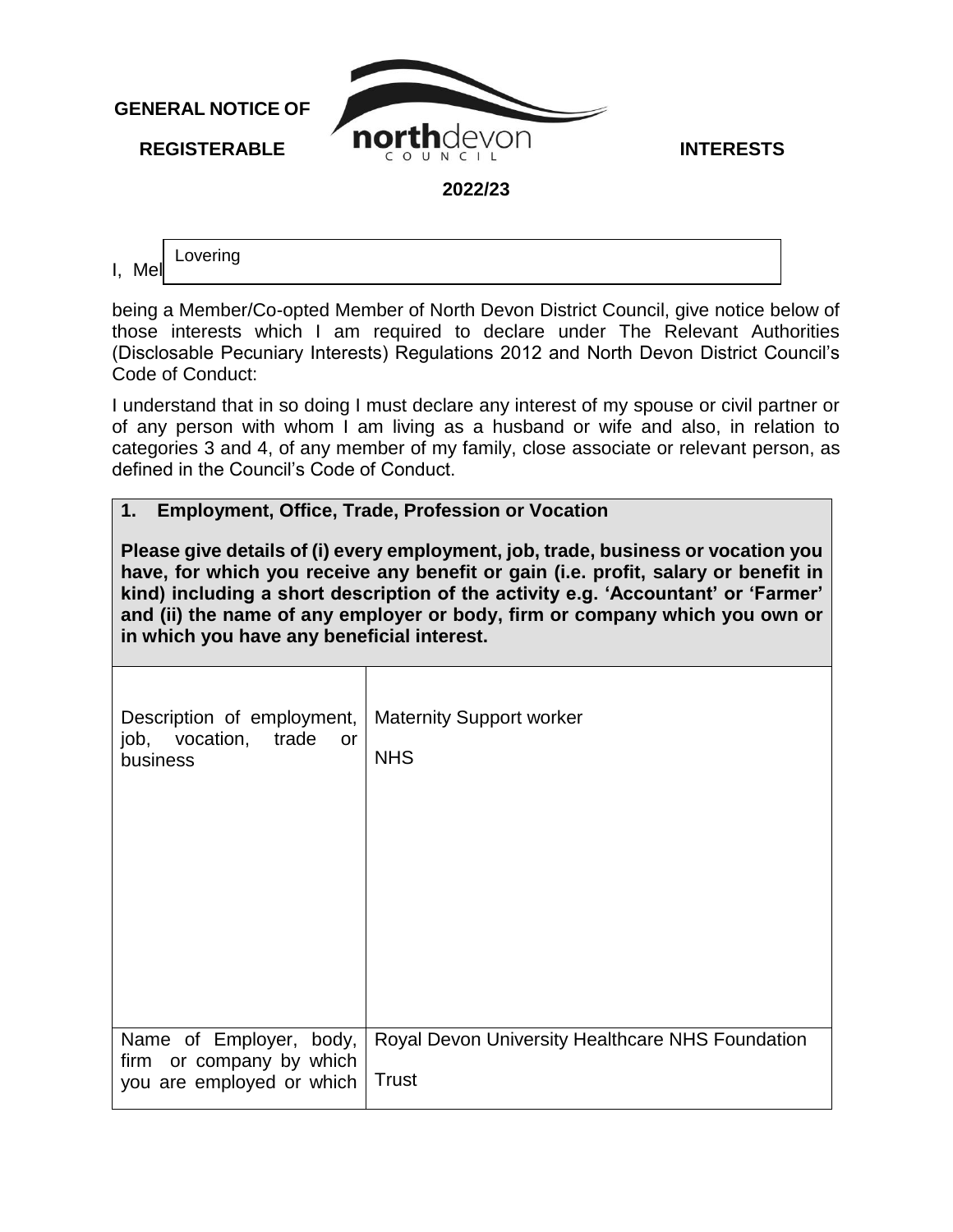| you own or in which you    |  |
|----------------------------|--|
| have a beneficial interest |  |
|                            |  |
|                            |  |
|                            |  |
|                            |  |
|                            |  |
|                            |  |
|                            |  |
|                            |  |
|                            |  |
|                            |  |

## **2. Sponsorship**

**Please give details of any person or body (other than the District Council) who has made any payment to you in respect of your election or any expenses you have incurred in carrying out your duties as a District Councillor.** 

Liberal Democrats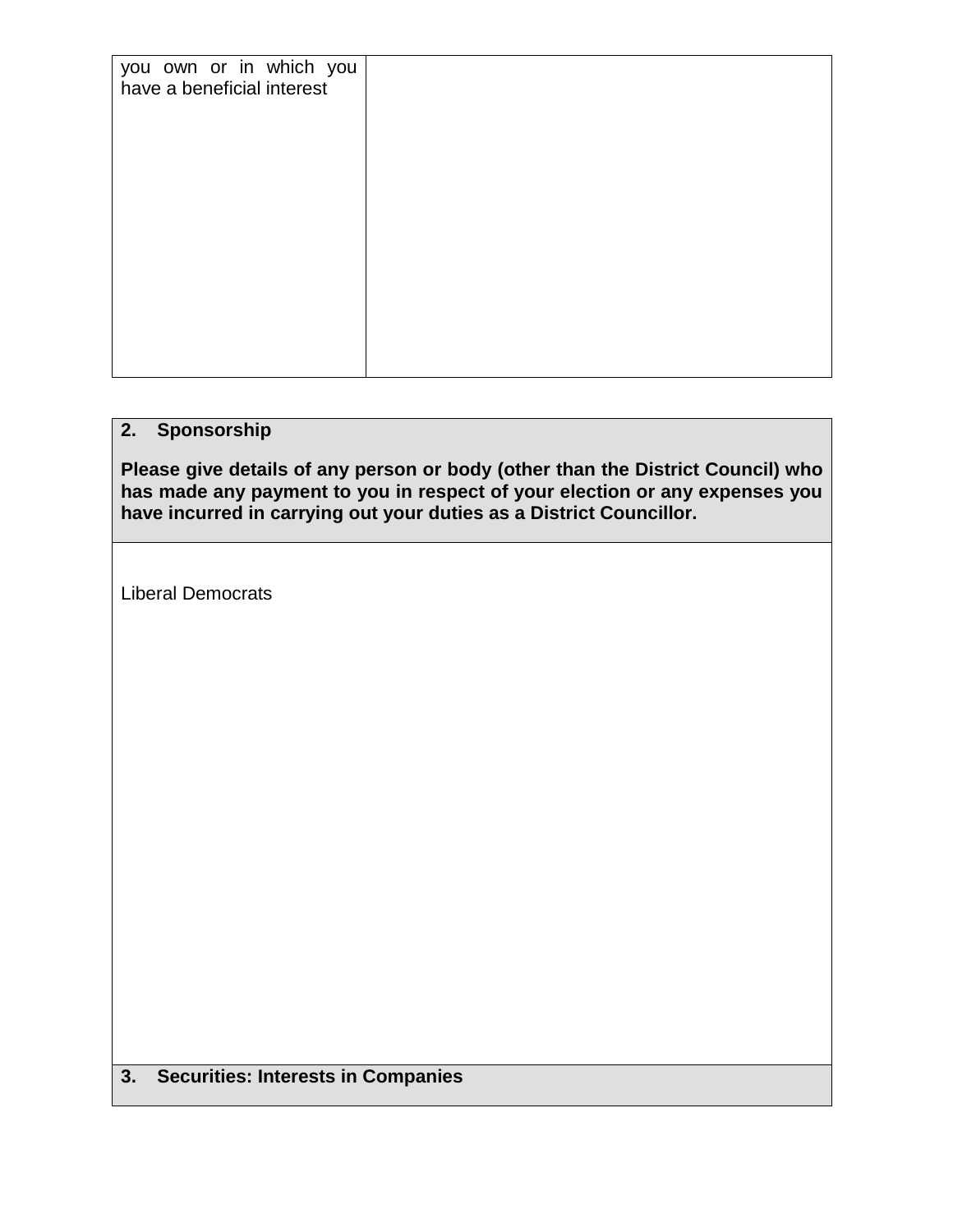**Please give details of body which has a place of business or owns land in the District Council's area and in which you have a beneficial interest (a shareholding) of more than £25,000 (nominal value) or more than 1/100th of the total share issue of that body (whichever is the lower) or if there is more than one class of share, the total nominal value of shares in any class of that body of more than 1/100th of the total shares of that class**

*Note: It is not necessary to declare the nature or size of the holding, simply the name of the company or other body.* 

## **4. Contracts: for Goods, Works or Services with the Council**

**Please give details of any current, existing contracts for goods, works or services between the District Council and you or any body, firm or company by which you are employed or which you own or in which you have a beneficial interest, as referred to at 3 above.** 

Employee of the Royal Devon University Healthcare NHS foundation Trust.

I live with my father who is an ex employee of the district council and Town Council and is receiving a government pension.

## **5. Landholdings and Licenses in the Area**

**Please give the address or other description (sufficient to identify the location) of any land or property in the District Council's area in which you have a beneficial interest, indicating whether you are the owner, lessee or tenant,**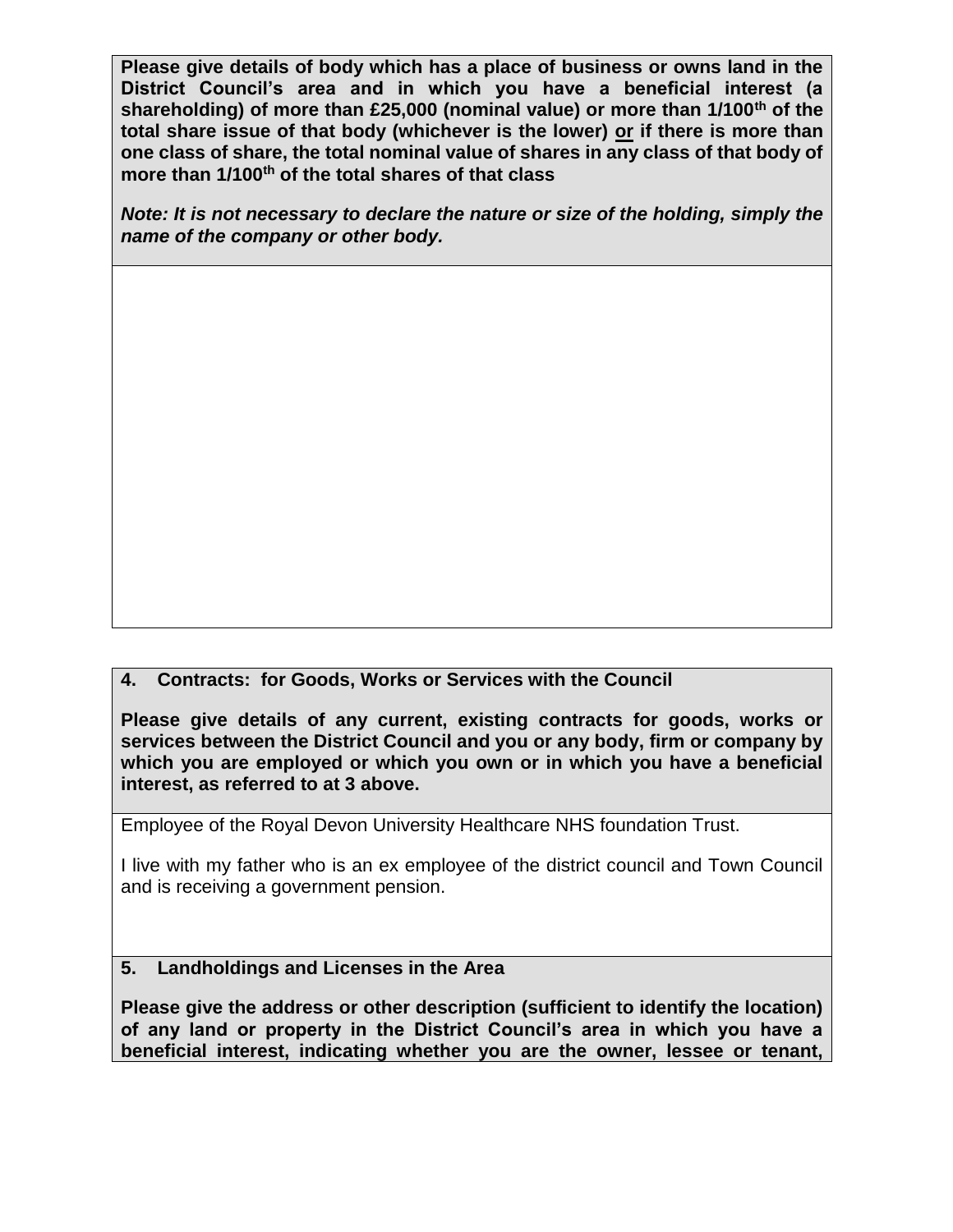**including land in which you may have a licence, alone or with others, to occupy for a period of one month or longer.** 

**You must include the land and house you live in and for example an allotments you own or use.**

Tenant at

4 Harman walk

**Gorwell** 

**Barnstaple** 

Parents house

**6. Corporate Tenancies: Land leased from North Devon District Council**

**Please give the address or other description (sufficient to identify the location) of any land leased or licensed from the District Council by a you or any body firm or company by which you are employed or which you own or in which you have a beneficial interest (specified at 3 above).** 

Royal Devon University Health care Foundation Trust.

Formally know as North Devon District Hospital

Rayleigh Heights

Barnstaple

EX314JB

My father is a member of the showmens guild western section who have a licence fair at Seven Brethren Bank, Barnstaple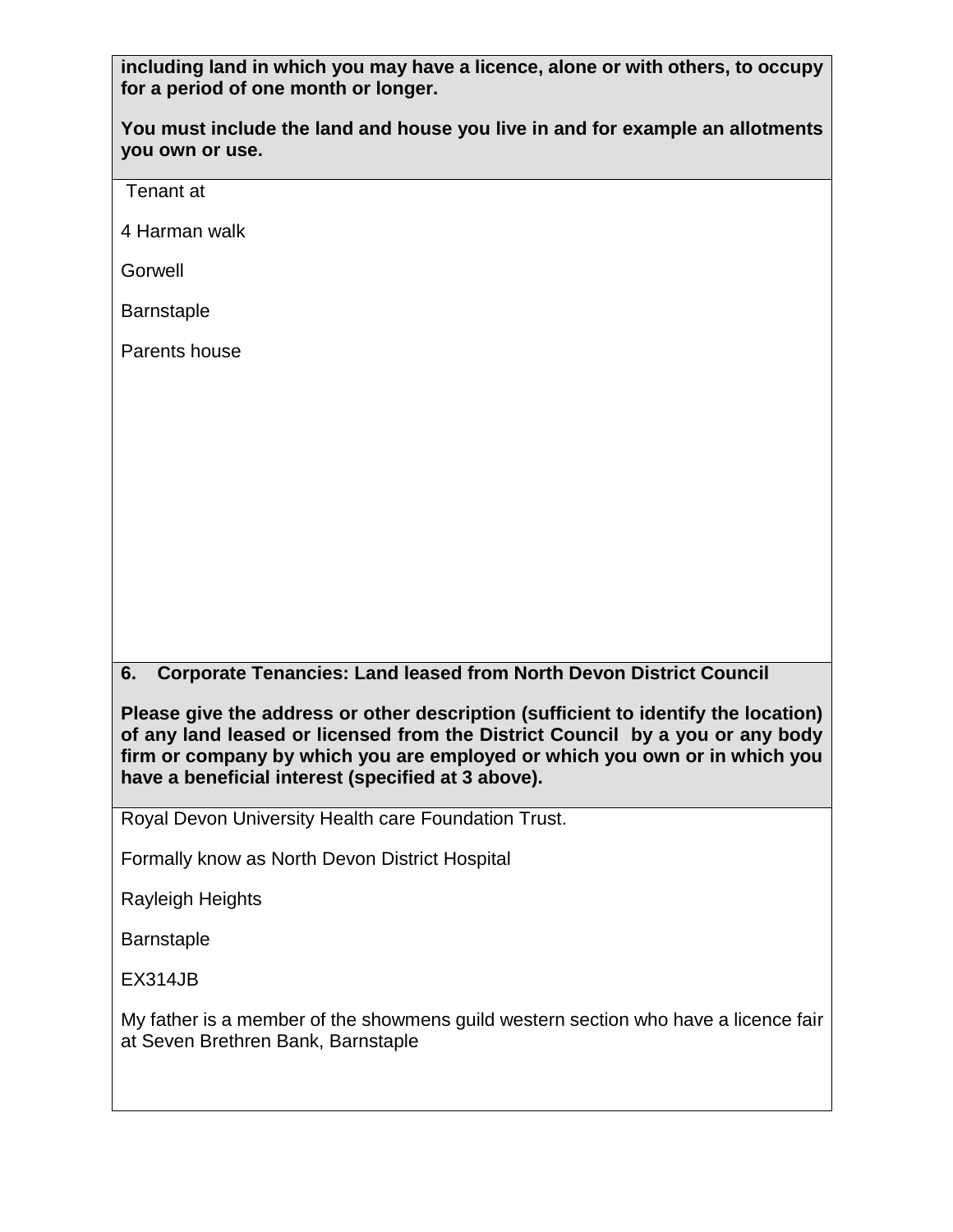| 7. Membership of Other Bodies                                                                                                                 |                                                                                                 |  |  |  |
|-----------------------------------------------------------------------------------------------------------------------------------------------|-------------------------------------------------------------------------------------------------|--|--|--|
| Please give details of your membership of, or any position of general control or<br>management, of any bodies in the categories listed below. |                                                                                                 |  |  |  |
| Any Body or Organisation to which you<br>have been appointed or nominated by the<br>District Council as its representative                    |                                                                                                 |  |  |  |
|                                                                                                                                               | <b>Barnstaple Town Councilor</b>                                                                |  |  |  |
| Any other body exercising functions of a<br>public nature                                                                                     | Maternity Support worker at the Royal<br>Devon University Healthcare Foundation<br><b>Trust</b> |  |  |  |
| (e.g. County or Parish Council; Health,<br>Police or Fire Authority<br>or<br>Quasi<br>Autonomous Non-Governmental Body)                       | Chairman of the Barnstaple fair Heritage<br>society.                                            |  |  |  |
|                                                                                                                                               |                                                                                                 |  |  |  |
|                                                                                                                                               |                                                                                                 |  |  |  |
|                                                                                                                                               |                                                                                                 |  |  |  |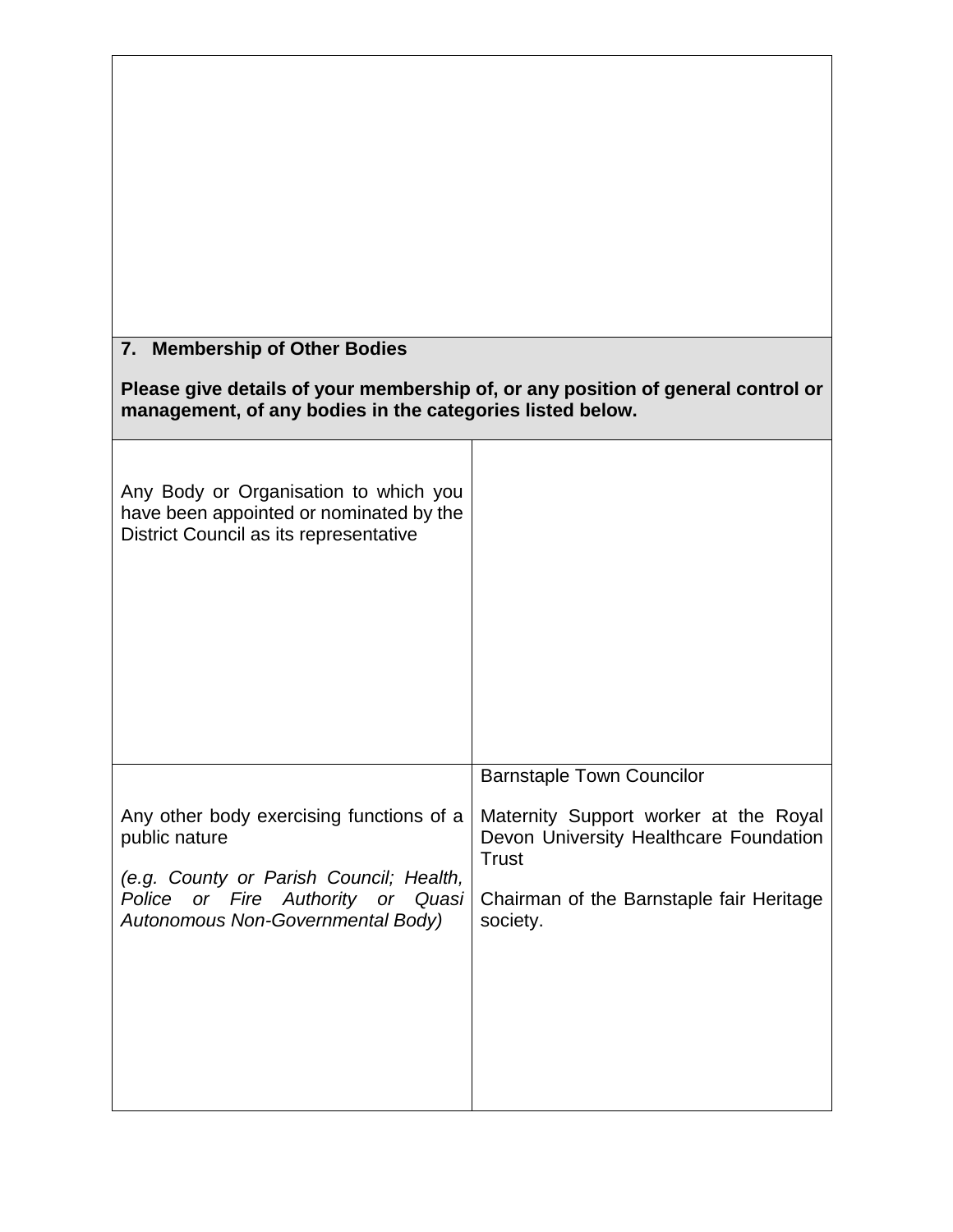| Any body directed to charitable purposes                         |  |
|------------------------------------------------------------------|--|
| (e.g., an Industrial and Provident Society<br>or Charitable Body |  |
|                                                                  |  |
|                                                                  |  |
|                                                                  |  |
|                                                                  |  |
|                                                                  |  |